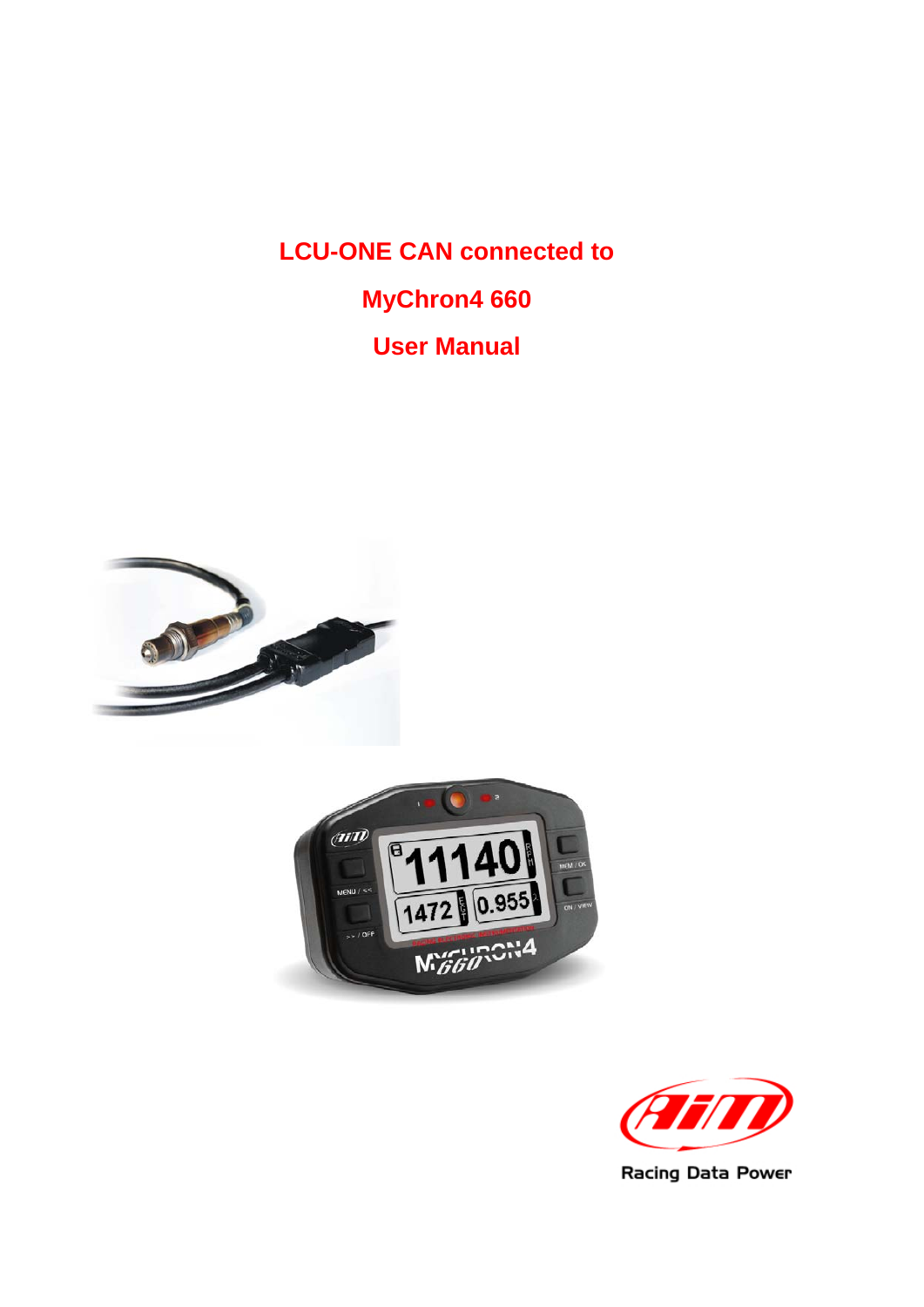

### **INDEX**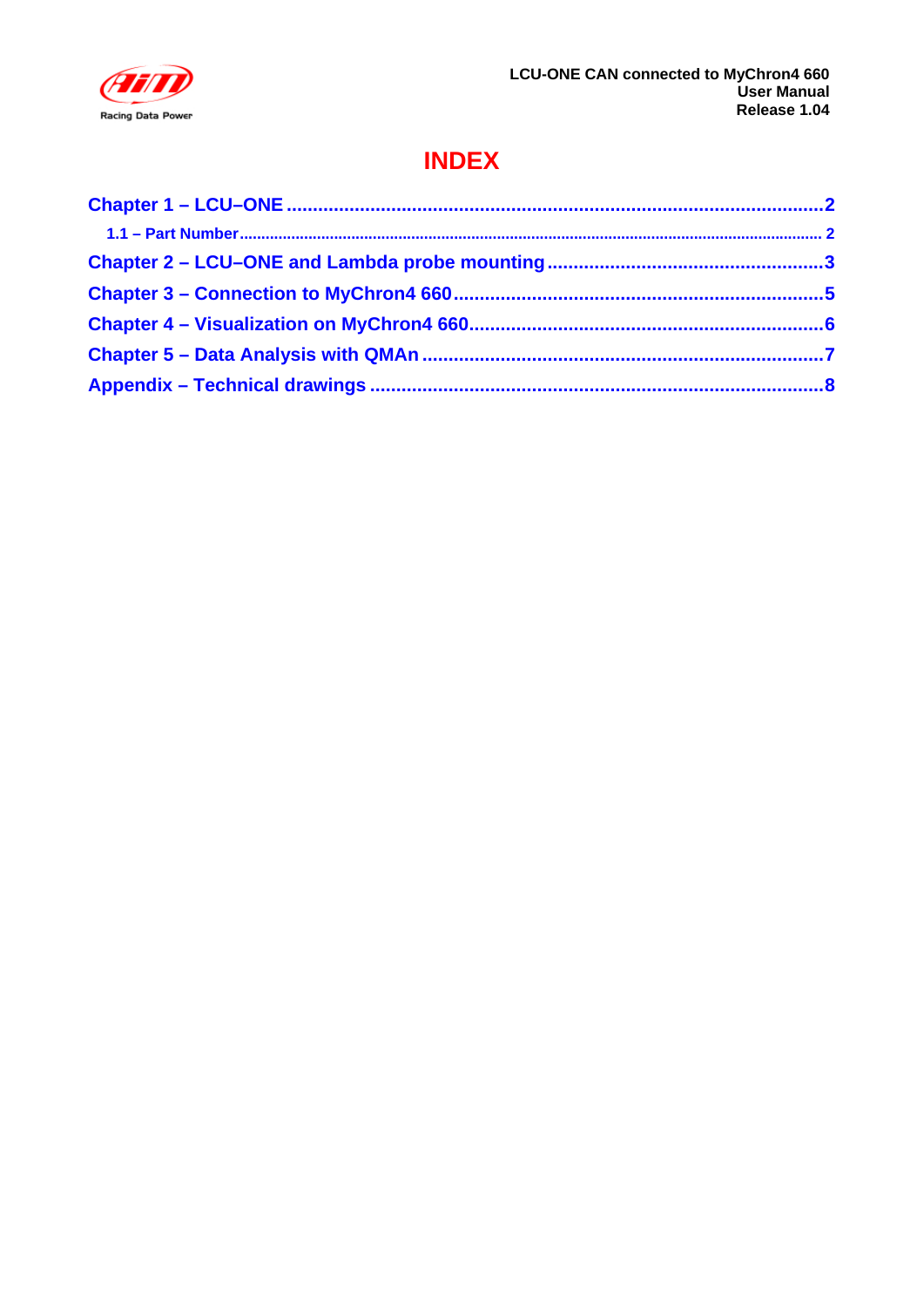<span id="page-2-0"></span>

## <sup>0</sup>**Chapter 1 – LCU–ONE**

**LCU-ONE** is a lambda controller unit for the wide band BOSCH LSU 4.9 Lambda probe; it fits petrol (2 and 4 strokes), diesel and methane engines as well as alcohol based fuel engines. It is intended to check lambda probe proper working as well as to transmit the Air/fuel ratio values providing **MyChron4 660** with lambda values through the CAN bus.

Lambda value is defined as: **LAMBDA =(A/F)/(A/F) Stoichiometric**

Where:

 $A =$  incoming part of air;

 **parts of petrol the carburetor injects into the engine:** 

**A / F Stoichiometric** = parts of air needed to burn Stoichiometric F;

Speaking about gasoline, for example, it needs 14,57 parts of air to completely burn a part of gasoline, obtaining Lambda value=1 read by the probe.

**LCU–ONE** controller can detect lambda values in a range from 0.65 to 1.6 (free air).

#### **LAMBDA value lower than 1 means a rich mixture, while LAMBDA value higher than 1 means a lean mixture.**

Wide band Lambda probes need to be heated to work properly and not poisoned with exhaust gas; **LCU-ONE** controller precisely manages the probe heater so to keep temperature value within the optimum working range.

Lambda probe used with **LCU-ONE** controller becomes very hot (around 700-800 °C, 1292-1472 °F) during its working period, it is thereby necessary **AVOIDING:** 

- **touching it**;
- **placing it in contact with flammable stuff or fuel**.

#### **Please note:**

**disrespect of these precautions can use cause shocks, burnings or explosions.** 

#### <sup>6</sup>**1.1 – Part Number**

**LCU-ONE** kits part numbers are:

- **Controller LCU-ONE** (Complete kit with Lambda probe) **X08LCU03K0**;
- **BOSH LSU 4.9 Lambda probe XO5LSU490**.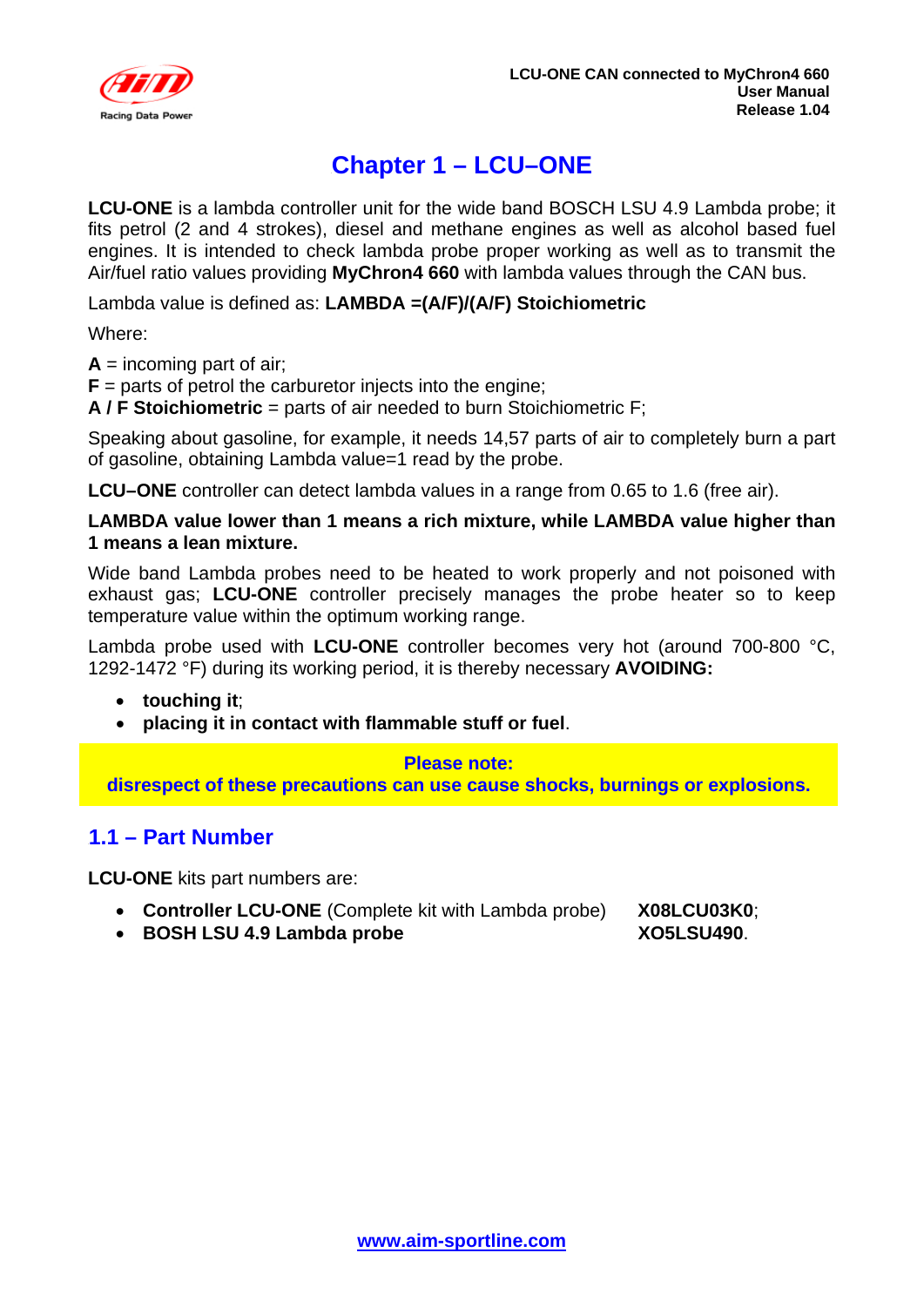<span id="page-3-0"></span>

#### <sup>1</sup>**Chapter 2 – LCU–ONE and Lambda probe mounting**

**LCU-ONE** controller should be installed in a flat location and far from heat sources; it should be mounted steady using the suited bracket.

The wiring has to be arranged so to avoid it pressing near to heat sources.

BOSCH LSU 4.9 lambda probe should be installed on the vehicle exhaust pipe using a specific adaptor that comes with the kit and should be welded on the same pipe. The probe should be sufficiently near to the engine.

Probe working temperature should not exceed 900°C (1652°F), neither be exposed to the free flame coming from the exhaust system.

Probe installation angle should be at least of 10° to avoid liquid condensation stuff to come in contact with the probe, polluting it.



Once installed the probe, please pay attention not to let the cable pass near to excessive heat sources (the exhaust pipe for example).

BOSCH LSU 4.9 probe auto-calibrates: no calibration is then required by the user.

Solvents or additives should not be used to clean the probe connector. To protect the probe we would suggest removing it from the jr. dragster when cleaning the vehicle to avoid polluting the probe with detergents.

**REMINDER: never switch the vehicle on with Lambda probe installed and not connected to a correctly working LCU-ONE controller: a probe not heated and exposed to exhaust gas would be irremediably damaged.** 

**Warning: BOSCH LSU 4.9 Lambda probe has been designed to be used with unleaded or diesel engine; it can be used with other kinds of engine too but its duration needs to be verified by the user with specific tests.**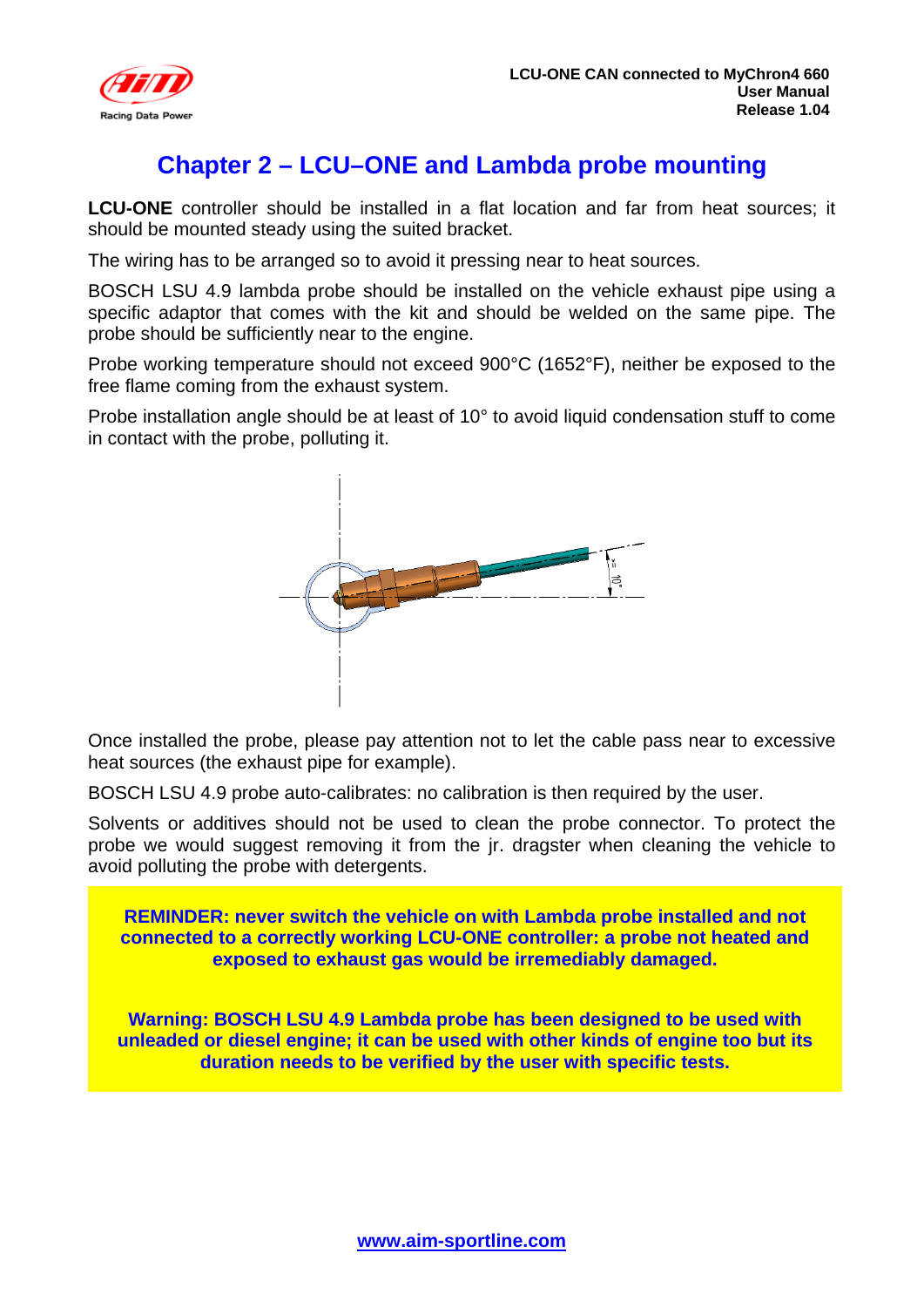

We would suggest installing Lambda controller and the related probe as shown in the following pictures.

Moreover we advise to install a 10 Ampere fuse in series between the external battery and lambda controller.



We would suggest installing the probe in the exhaust pipe (see picture below):

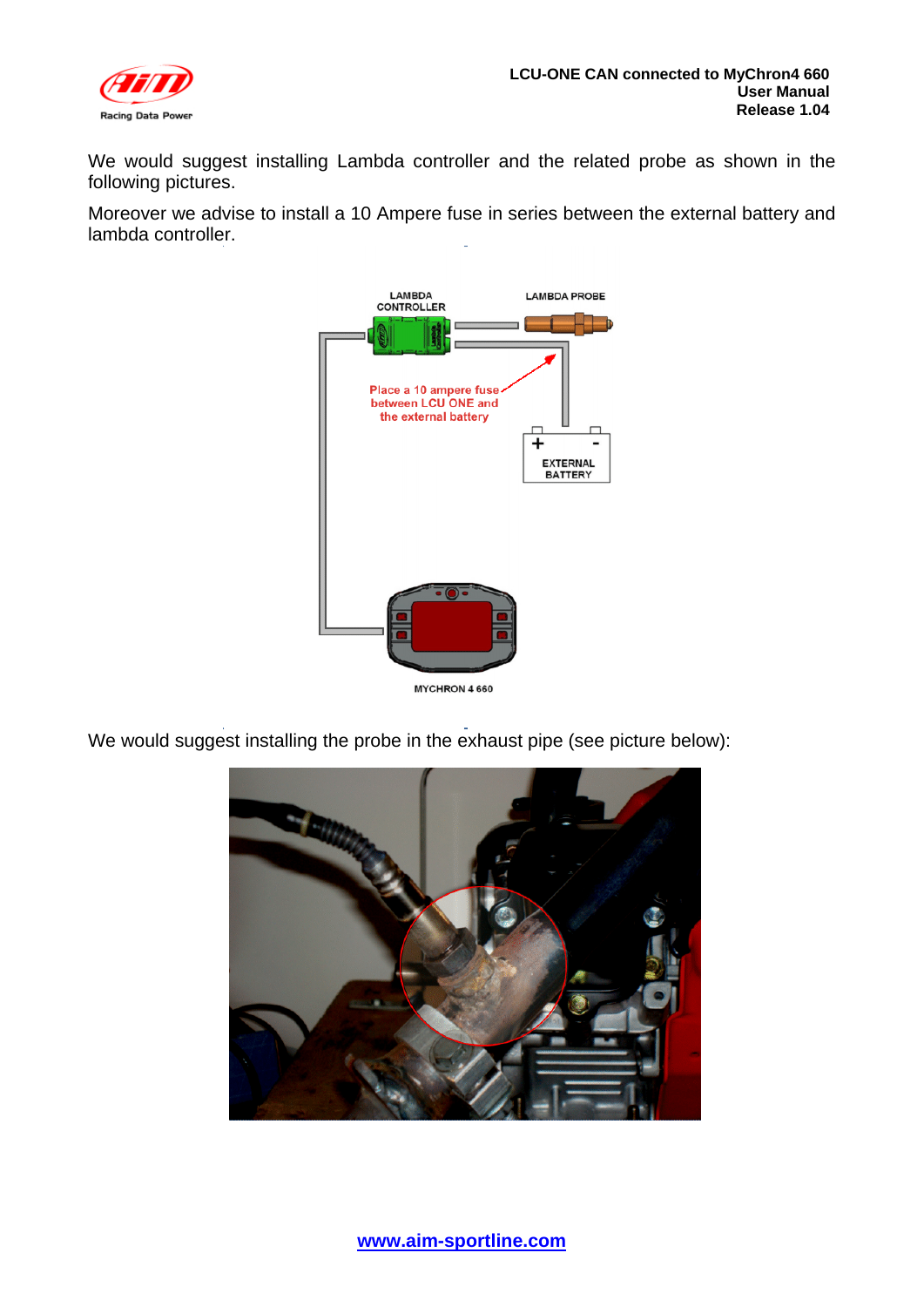<span id="page-5-0"></span>

#### <sup>2</sup>**Chapter 3 – Connection to MyChron4 660**

Connecting Lambda controller to MyChron4 660, the system automatically recognises the peripheral at start up.

**Warning: connect LCU-ONE CAN to MyChron4 660 OFF.** 

In case the only available peripheral is **LCU-ONE CAN**, it can be connected directly to Mychron4 660 through the back connector labelled as EXP/PC.



In the following picture, **LCU-ONE CAN** is connected to **MyChron4 660** through **Data Hub**, the CAN connections multiplier.



Though the system is powered through Lambda controller connected to the battery, it is suggested to leave **MyChron4 660** internal batteries in the logger. Lambda controller switches automatically off when **MyChron4 660** is switched off.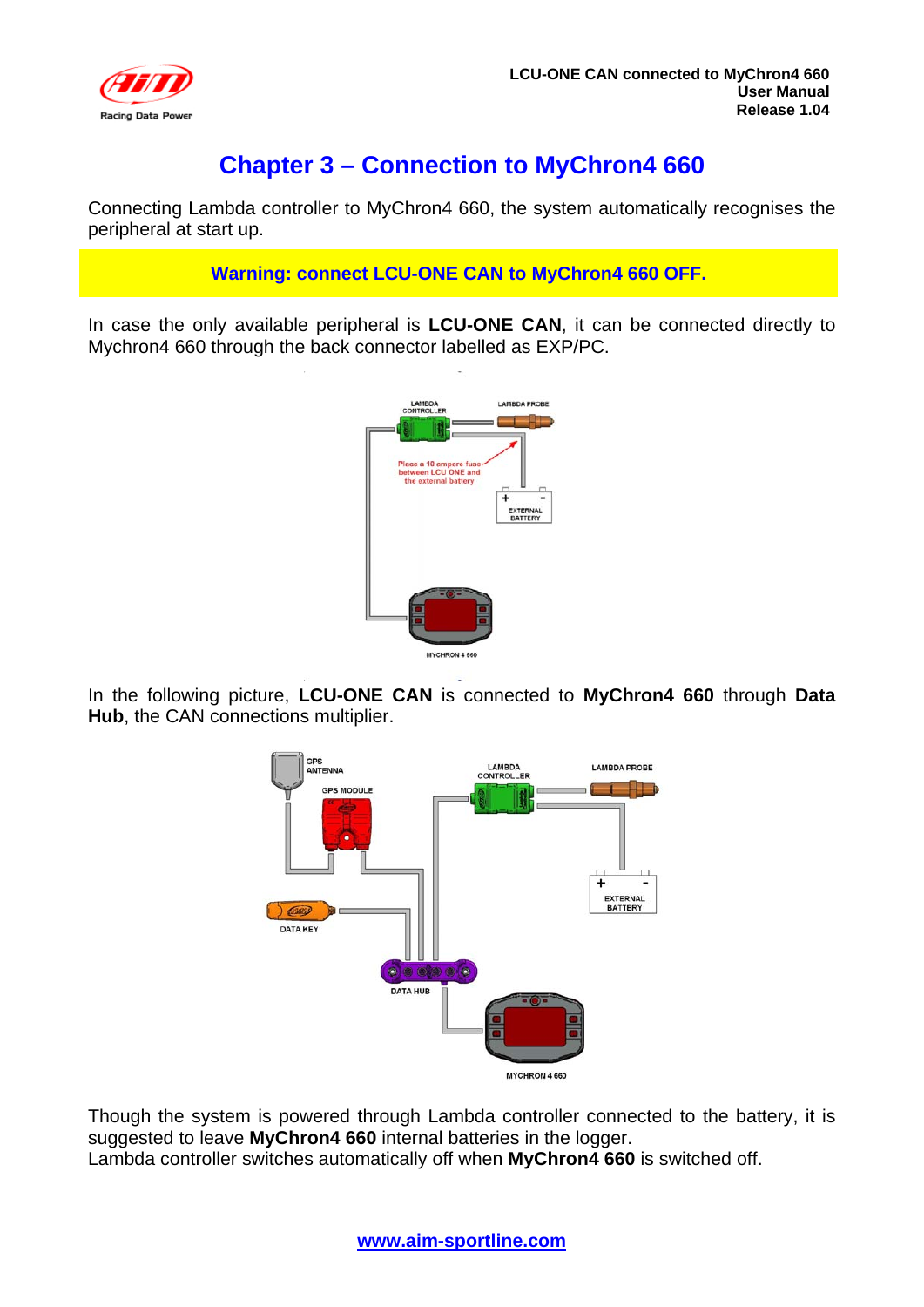<span id="page-6-0"></span>

#### <sup>3</sup>**Chapter 4 – Visualization on MyChron4 660**

In order to visualize lambda values on **Mycron4 660**, power on the engine and press ">>/OFF".

The values will be visualized when RPM value exceeds 500.

With reference to the image here on the right 3 values appears on the screen and remain visualized for ten seconds: **RPM** (11.140), **EGT** (1.472) and **Lambda** (0.95).





After this time the original values appears again: here on the right: **RPM Value** (11.140), **EGT Value** (1.472) and **CHT Value** (734).

Pressing "ON/VIEW" Lambda controller page appears; it shows: Lambda value (**0.95**), Temp (**1356°F**) and Diagnosis (**sensor OK**).

**Diagnosis status** can be:

- **Sensor Ok**: probe status is OK
- **Sensor Open**: the probe is not connected to the controller and the circuit is open
- **Sensor Fault**: short circuit on the wiring

|         | Lambda Data |
|---------|-------------|
| Lambda: | 0.95        |
| Temp:   | 1356°F      |
| Diagn:  | Sensor OK   |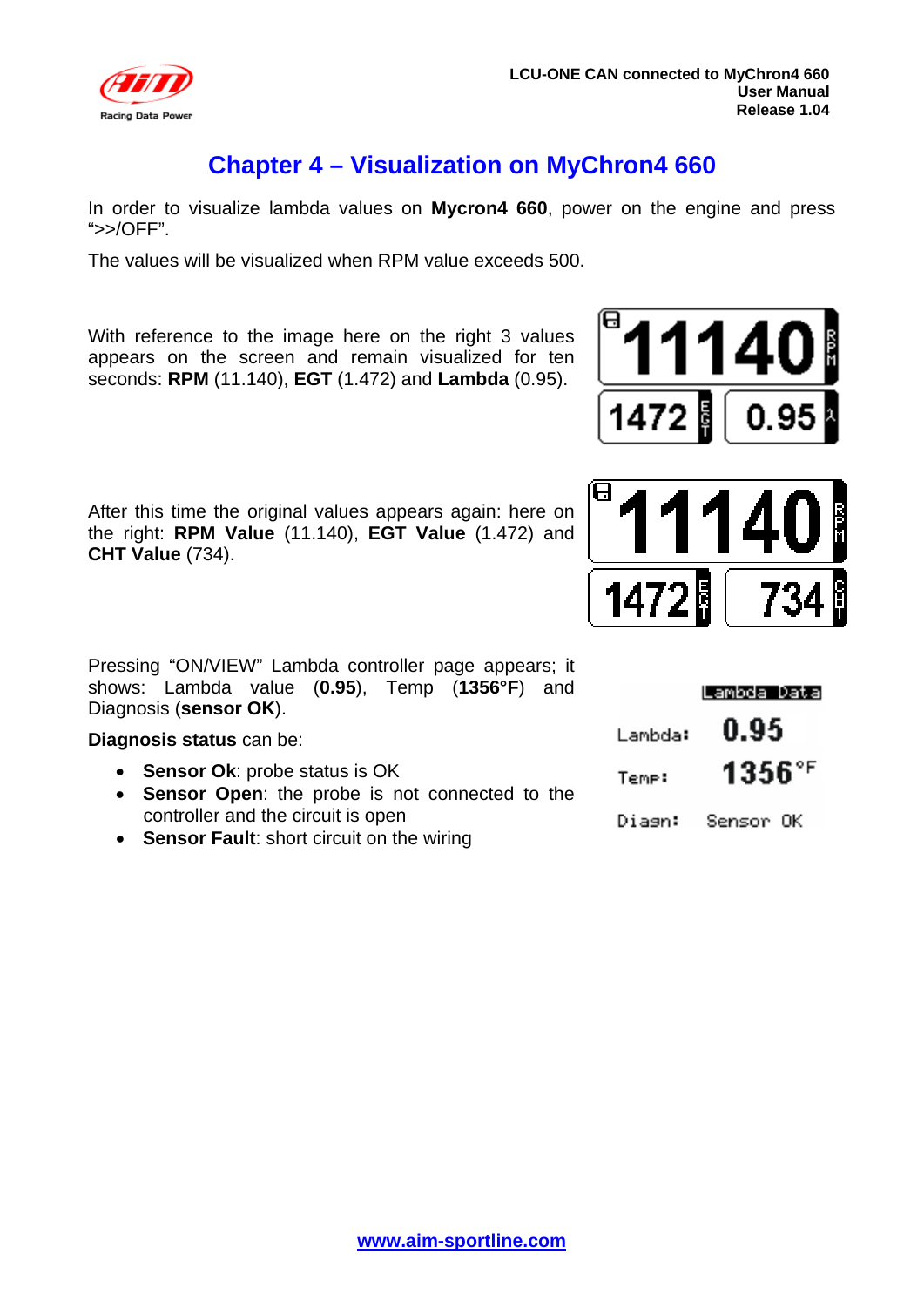<span id="page-7-0"></span>

### <sup>4</sup>**Chapter 5 – Data Analysis with QMAn**

During data analysis, the presence of Lambda controller adds two channels to measures and laps toolbar (as shown in the picture below):

**Lambda**: shows lambda value reordered during the session;

**Lambda\_Temp**: indicates the probe internal temperature while working

| 3 OMAn 1.00.04 - [Time View]                                                                  |          |                                  |          |            |     |
|-----------------------------------------------------------------------------------------------|----------|----------------------------------|----------|------------|-----|
| Data Personal Selection View<br><b>File</b>                                                   |          |                                  | Options  | -7         |     |
| 오<br>Download                                                                                 |          | ▣<br>Configuration Print preview |          | 刍<br>Print | Unl |
| $\Box$ Test/Run manager $\ket{\ominus}$ Time View $\ket{\ominus}$ Time View $\ket{\ominus}$ 1 |          |                                  |          |            |     |
| 1-1 - Sample Data 2                                                                           |          |                                  |          |            |     |
| <b>Sample Data 2</b>                                                                          |          |                                  |          | 1.20       |     |
| Speed                                                                                         | 1.91     | mph                              |          |            |     |
| Lambda                                                                                        | 1.09     |                                  |          |            |     |
| Lambda_T                                                                                      | 2486.88  | ᅂ                                | $\cdots$ | 1.15       |     |
| <b>RPM</b>                                                                                    | 3829     | rpm                              |          |            |     |
| <b>EGT</b>                                                                                    | 664      | ᅂ                                |          |            |     |
| <b>SHAFT</b>                                                                                  | 243      | rpm                              | .        |            |     |
| <b>CHT</b>                                                                                    | 131      | ᅂ                                | .        | 1.10       |     |
| <b>CVT</b>                                                                                    | $-13.15$ |                                  |          |            |     |
| Drive                                                                                         | 6.08     | %                                |          |            |     |
| Linear                                                                                        | 1.93     | q                                | .        | 1.05       |     |
|                                                                                               |          |                                  |          | 1.00       |     |
|                                                                                               |          |                                  |          | 0.95       |     |

To better analyse carburettor values we would suggest you to show XY diagram of Lambda probe with RPM values on abscissa axle and Lambda values on ordinate axle on the graph.

In this way a more immediate reading of carburetion status will be available.

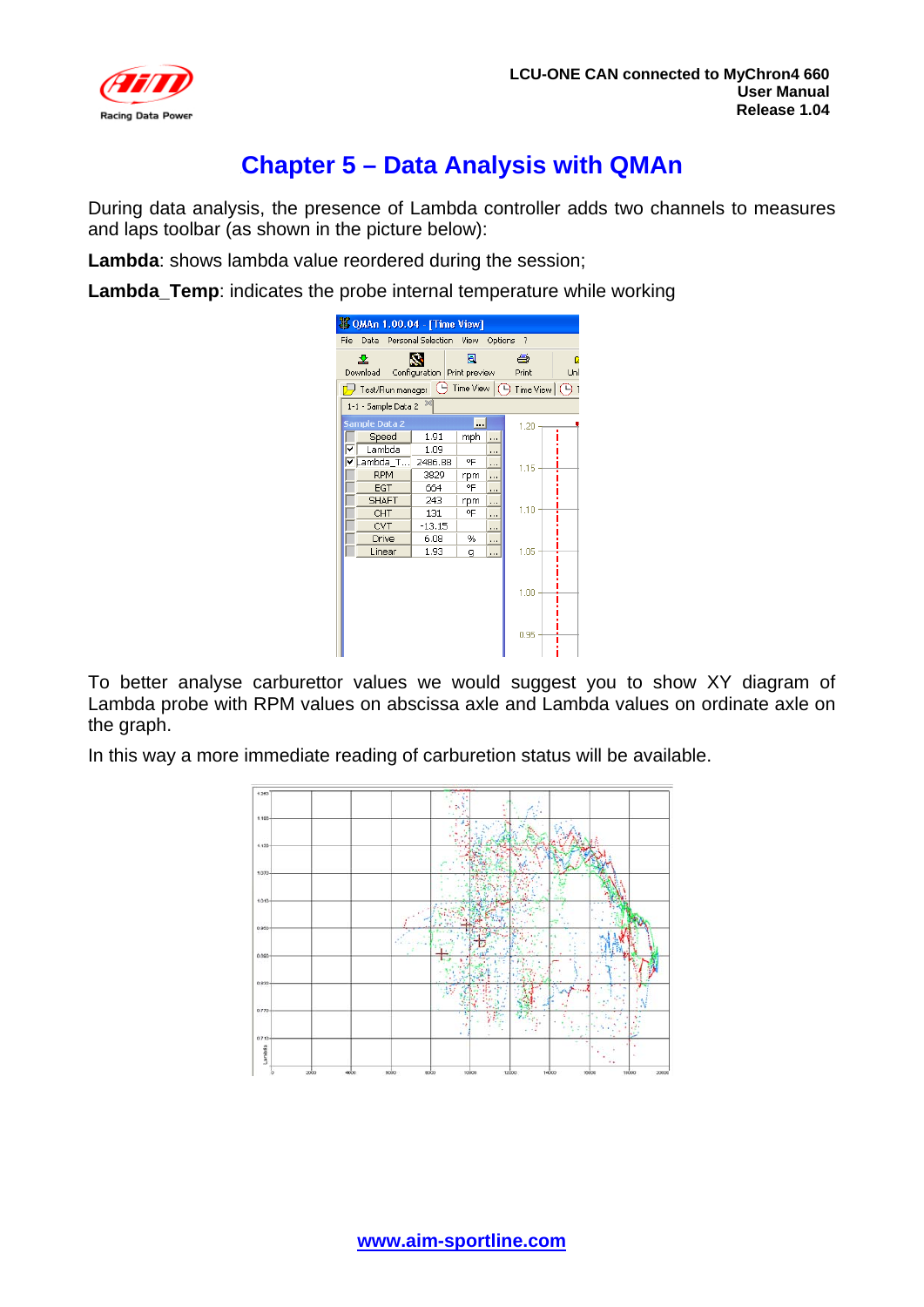<span id="page-8-0"></span>

## 5**Appendix – Technical drawings**